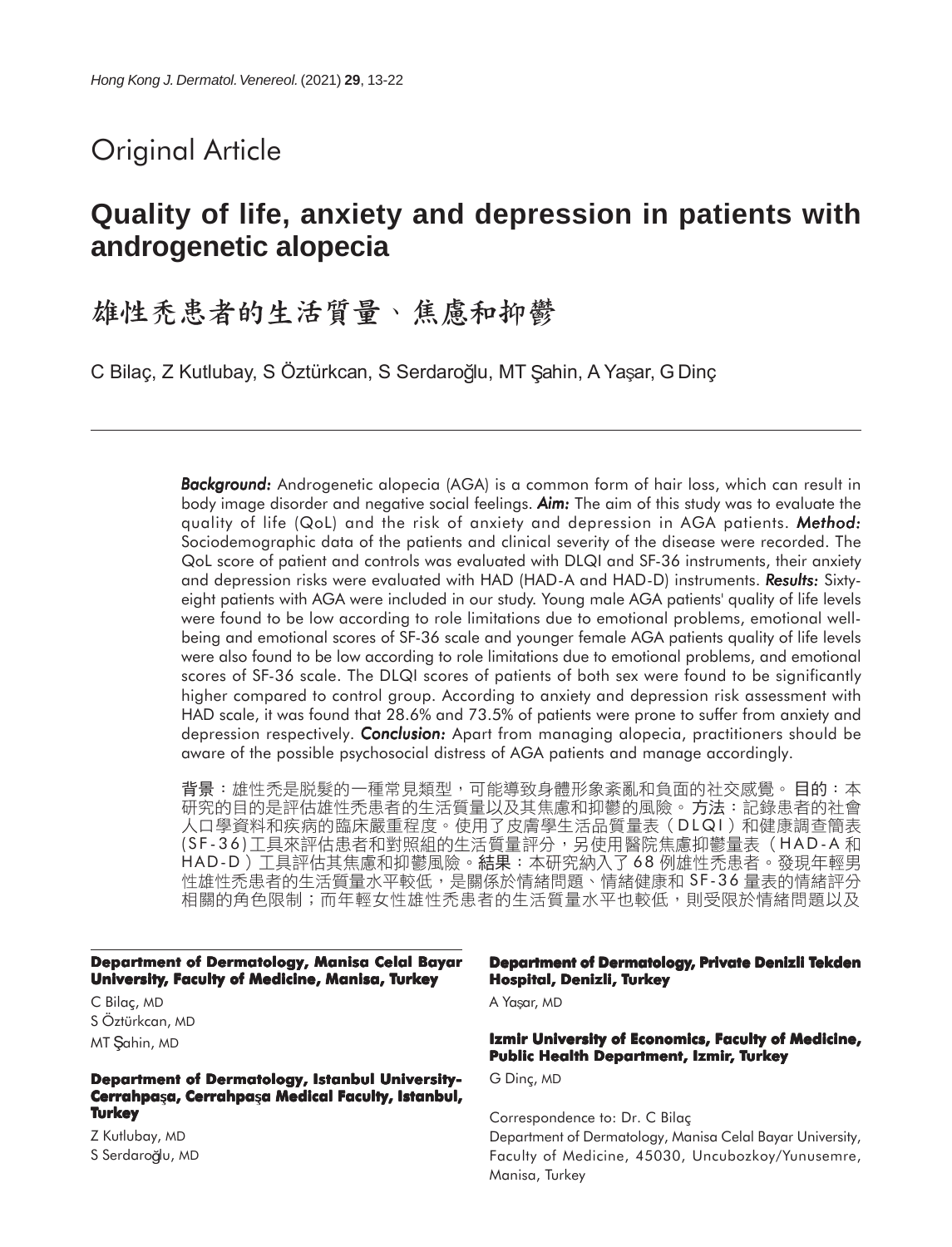SF-36 量表的情緒評分。發現兩性患者的皮膚學生活品質量表得分均顯著高於對照組。根據 使用醫院焦慮憂鬱量表進行的焦慮和抑鬱風險評估,發現分別有28.6%和73.5%的患者容 易患焦慮和抑鬱。結論:除處理脱髮外,醫護還應留意到雄性禿患者可能產生的心理困擾, 並進行相應治理。

**Keywords:** Androgenetic, alopecia, anxiety, depression, quality of life關鍵詞:雄性徵的、脱髮、焦慮、抑鬱、生活質量

### **Introduction**

The skin has a major social and mental impact on a person throughout life.<sup>1</sup> As hair is an important in self-identity and self-image, even partial hair loss (alopecia) can cause psychological complications such as psychological problems,<sup>2,3</sup> depression, low selfesteem and self-image disorder.4,5 Studies have shown that there is an obvious impairment in quality of life (QoL) of patients with both obvious and unnoticeable hair loss.2,6-8

Androgenetic alopecia (AGA) is usually known as male-pattern baldness and affects 50% of males across the world.9 Though it does not cause any health problems, it can significantly affect social relationships and causes a significant decrease QoL of individuals.<sup>10</sup> Androgenetic alopecia patients may have body image disorder and negative feelings.<sup>11-15</sup>

### **Method**

Our study included 68 patients with AGA (18-68 years old) patients without other dermatological and psychiatric disease (49 female, 19 male; mean age 30.73±12.45) from the Manisa Celal Bayar University Medical Faculty Dermatology Outpatient Clinic and Istanbul University-Cerrahpaşa, Cerrahpaşa Medical Faculty, Dermatology Outpatient Clinic. A control group (20 female and 10 male, between 18-68 years old and mean age 32.53±13.31) consisted of 30 healthy volunteer people without chronic disease and with similar characteristics to the

patient group in terms of age, sex, marital status status, and educational status.

The study was conducted in accordance with Declaration of Helsinki after approval was received from Manisa Celal Bayar University Medical Faculty Ethics Committe and AGA patients and control group members were included in the study after their informed consent forms were taken. The inclusion criteria were determined as; "being diagnosed with AGA by an dermatologist, being between 18-70 years old and being literate".

Sociodemographic data of the patients and clinical severity of the disease (based on Ludwig Classification for females,<sup>16</sup> and Hamilton-Norwood Classification for males<sup>17</sup>) were recorded. The clinical features of Ludwig Classification and Hamilton-Norwood Classification stages are given in Table 1. As the number of patients was limited, AGA patients were grouped as mild (Ludwig 1 for male; Hamilton-Norwood Type 1 and 2 for males) and moderate/most severe (Ludwig 2 and 3 for females and Hamilton-Norwood 2a-7 for males).

Quality of life levels of patients and control group was evaluated with DLQI and SF-36 instruments, their anxiety and depression risks were evaluated with HAD (HAD-A and HAD-D) instruments.

DLQI, developed by Finlay and Khan,<sup>18</sup> consists of 10 questions that evaluates the last seven days of patients in terms of symptoms and emotions, daily activities, the way of spending free time, work/school,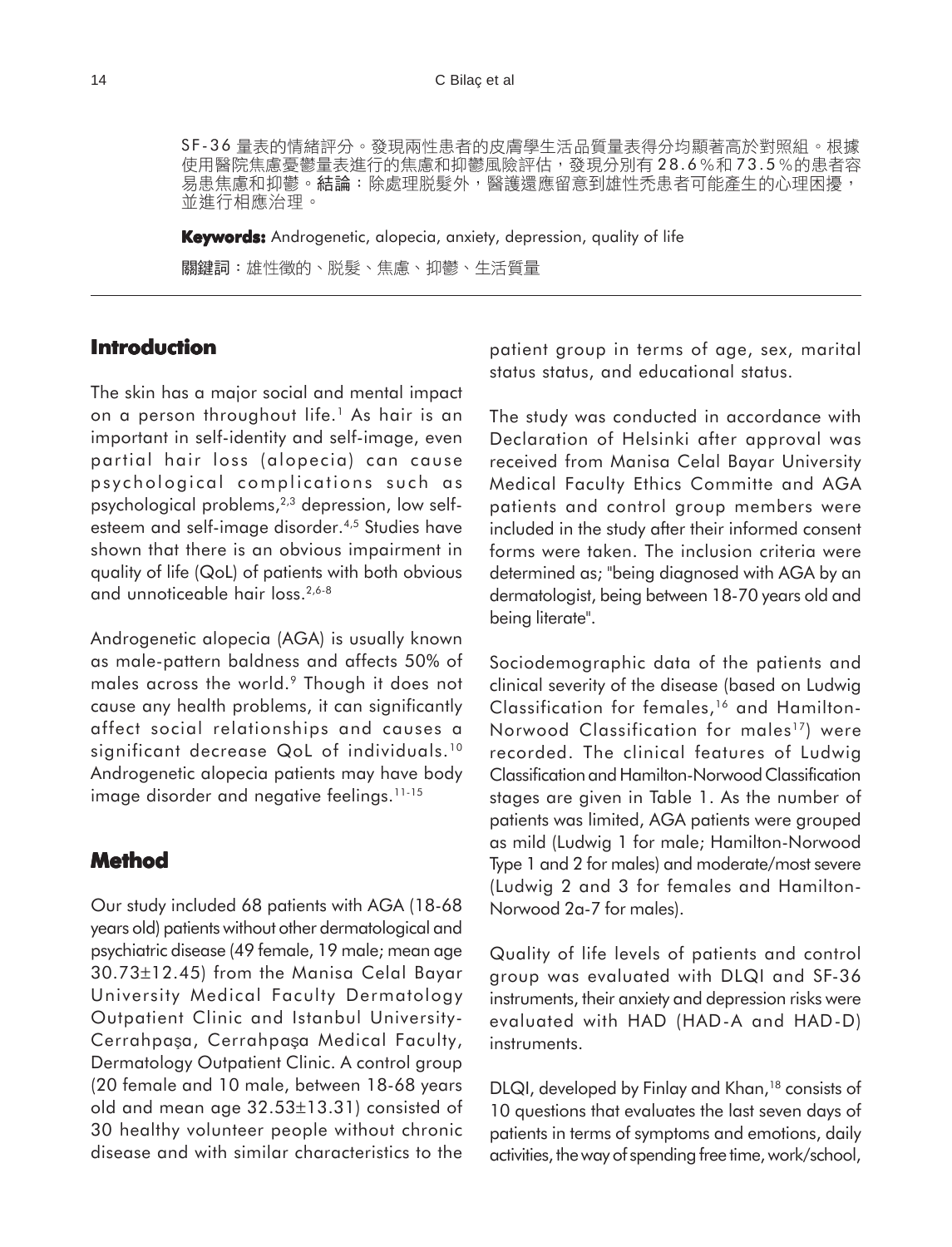personal relationships and treatment. The higher the score, the more quality of life is impaired.18,19 Turkish validity and reliability of DLQI instrument was performed by Öztürkcan et al.<sup>20</sup>

SF-36 was developed by Ware and Sherbourne in  $1992<sup>21</sup>$  and validity and reliability study of Turkish version of this instrument was carried out by Koçyiğit et al.22 The questionnaire measures eight domains as follows: physically based: physical functioning [PF], role limitations due to physical health [RP], bodily pain [BP], general health [GH] and emotionally based: energy/fatigue [EF], social functioning [SF], role limitations due to emotional problems [RE], emotional well-being [EW].<sup>22</sup> Subscales scores range from 0 to 100 and low scores mean bad health condition and high score means good health condition.<sup>23</sup>

HAD scale was developed by Zigmond and Snaith to determine the anxiety and depression risk of patients and to measure the level and severity change of these problems.23,24 Validity and reliability

study of Turkish version of this scale was carried out by Aydemir et al.<sup>25</sup> It is used to diagnose the anxiety and depression in a short time and to determine the risk group.24-26

### **Results**

Sixty-eight patients with androgenetic alopecia (AGA) were included in our study. The patients were between 18-68 years old and the mean age was 30.73 years (SD=12.45). 72.06% of patients were female (n=49) and 27.94% were male. Control group was formed from 30 healthy volunteer people (20 female and 10 male, 18- 65 years old, mean age 32.53±13.31).

Upon comparisons of QoL, anxiety and depression risks for patients according to their age (25 years old and under versus 26 years old and above), in young male patients' QoL levels were found to be adversely affected due to role limitations and emotional problems, emotional well-being and emotional scores

Table 1. Hair loss characteristic according to Ludwig Classification for AGA severity among female patients and Hamilton-Norwood Classification among male patients

- Ludwig 1: Noticeable widening at hair parting line, decrease in hair density on the top of the scalp.
- Ludwig 2: Noticeable widening at hair parting line, moderate decrease in hair density on the top of the scalp.
- Ludwig 3: Noticeable decrease in hair density on top of the scalp. It is noticed that frontal hair line is protected.
- Type 1: Very minor or no recession of hair line at front temporal area.
- Type 2: Triangular and typically symmetrical areas of recession at the front temporal area. Although there occurs hair loss or thinning at frontal area, it is less than front temporal area.
- Type 3: It is the stage that hair loss becomes noticeable symmetrical deep recession at front temporal area becomes noticeable.
- Type 4: Hair recession is at extreme level at frontal and front temporal area. Visible thinning at vertex.
- Type 5: The hair of band stated at Type 4 becomes thinness. Bald areas increases at vertex and front temporal areas.
- Type 6: Hair loss is seen at the areas called band of hair. Bald areas increase at vertex and front temporal areas.
- Type 7: This is the most advanced or severe form of hair loss. Only a narrow band of hair in a horseshoe shape survives on the sides and back of the scalp. At the nape of the neck the hair is sparse with a semi circle over both ears.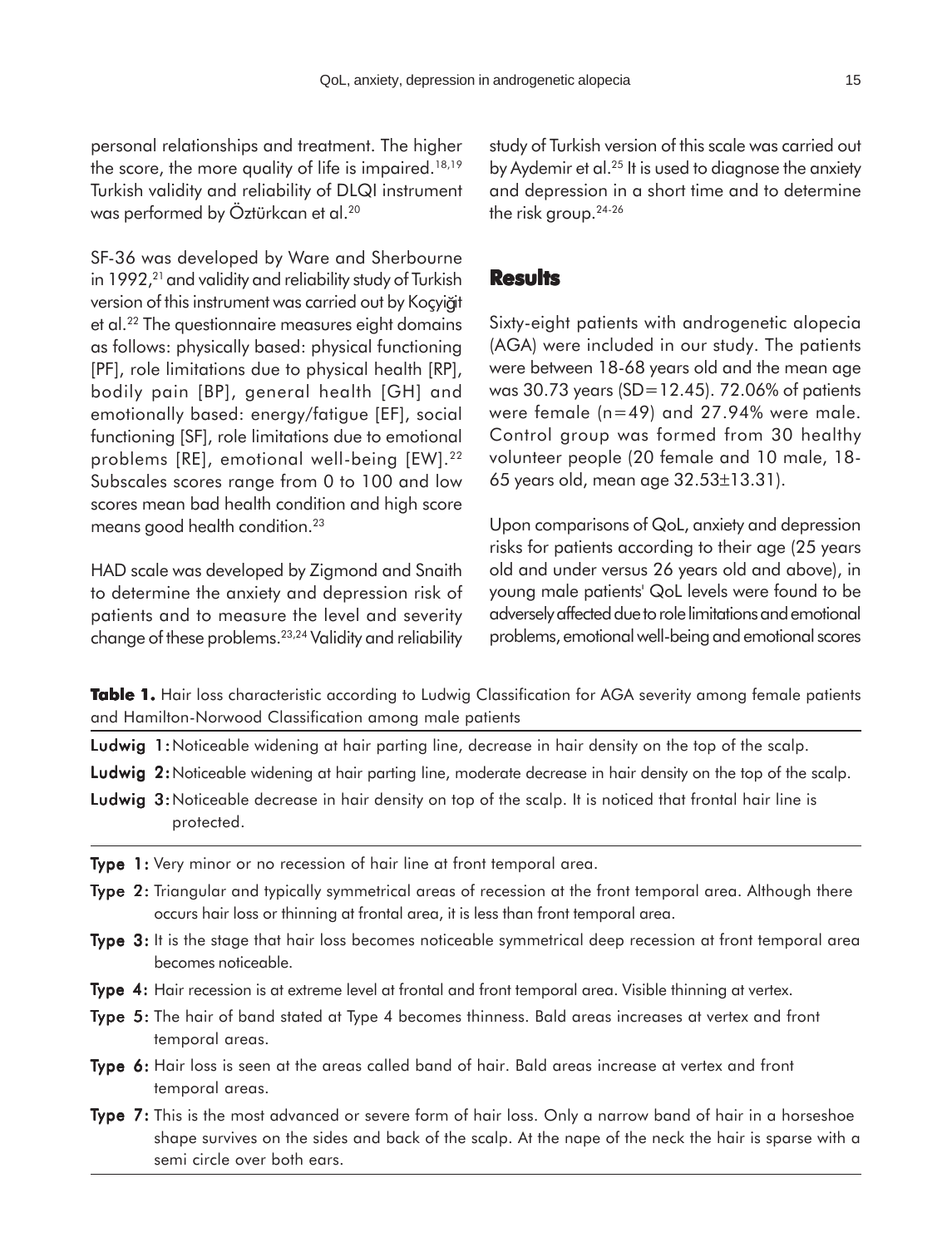of SF-36 scale and younger female patients QoL levels were also adversely affected in terms of mental and role limitations as reflected by the emotional scores of SF-36 scale. There was no statistically significant difference was found among other SF-36 subscales, DLQI, HAD-A and HAD-D scores.

Upon the comparison of scores according to patients' marital status, occupational and educational status, no statistically significant difference was found among AGA males, AGA female patients and control group. The sociodemographic characteristics of patients are shown at Table 2.

Anxiety and depression risk assessment with HAD scale showed that 28.6% of the patients were at risk of anxiety and 73.5% were at risk of depression. While there was no statistically significant difference between the HAD-A (anxiety) and HAD-D (depression) scores of AGA male and female patients, it was found that scores of patients from both sexes were statistically significantly higher than control group's scores (p=0.000) (Table 3).

While DLQI scores of AGA patients ranged between 0-21, it was found that the average of DLQI score was 5.37 (±5.54) for AGA male patients, 5.63  $(\pm 4.66)$  for AGA female patients and 0.93  $(\pm 1.34)$ for control group. While there was no statistically significant difference between DLQI scores of AGA male patients and AGA female patients, the scores of patients of both sex were found to be statistically significantly higher compared to control group's scores (p=0.000) (Table 4).

When we analysed QoL parameters that were assessed with SF-36 scale, it was found that scores that both male and female AGA patients from these subscales [role limitation due to physical health, general health, role limitations due to emotional problems and mental score (MCS)] were lower compared to control group. It was also found that there was no significant difference between scores of male and female AGA patients. Assessment of scores of the other subscales of SF-36 scale [(physical functioning, pain, energy/fatigue, social functioning, mental well-being and physical score (PCS)] , scores of female AGA patients were significantly lower than male AGA patients and control group which shows a greater adverse effect on their QoL and no significant difference was found between male AGA patients and control group (Table 3).

|                                   | $AGA$ men (n=19) | $AGA$ women (n=49) | Control group $(n=30)$ | P          |
|-----------------------------------|------------------|--------------------|------------------------|------------|
| Age (Mean±SD)                     | 28.37±10.71      | $30.5 \pm 12.60$   | 32.53±13.32            | $0.534*$   |
| Marital status (%)                |                  |                    |                        |            |
| Single                            | 63.2%            | 59.2%              | n/a                    | $0.437**$  |
| Married                           | 36.8%            | 32.7%              | n/a                    |            |
| Divorced                          | 0%               | 8.2%               | n/a                    |            |
| Occupation (%)                    |                  |                    | n/a                    |            |
| Unemployed                        | 31.6%            | 51%                | n/a                    | $0.252**$  |
| Student                           | 31.6%            | 16.3%              | n/a                    |            |
| Employed                          | 36.8%            | 32.7%              | n/a                    |            |
| Education level (%)               |                  |                    | n/a                    |            |
| Up to Secondary School            | 0%               | 12.2%              | n/a                    | $0.175***$ |
| <b>High School and University</b> | 100%             | 87.8%              | n/a                    |            |

**Table 2.** Sociodemographic characteristics of study group and control group

\*Kruskal Wallis, \*\*Chi square test, \*\*\*Fisher's exact test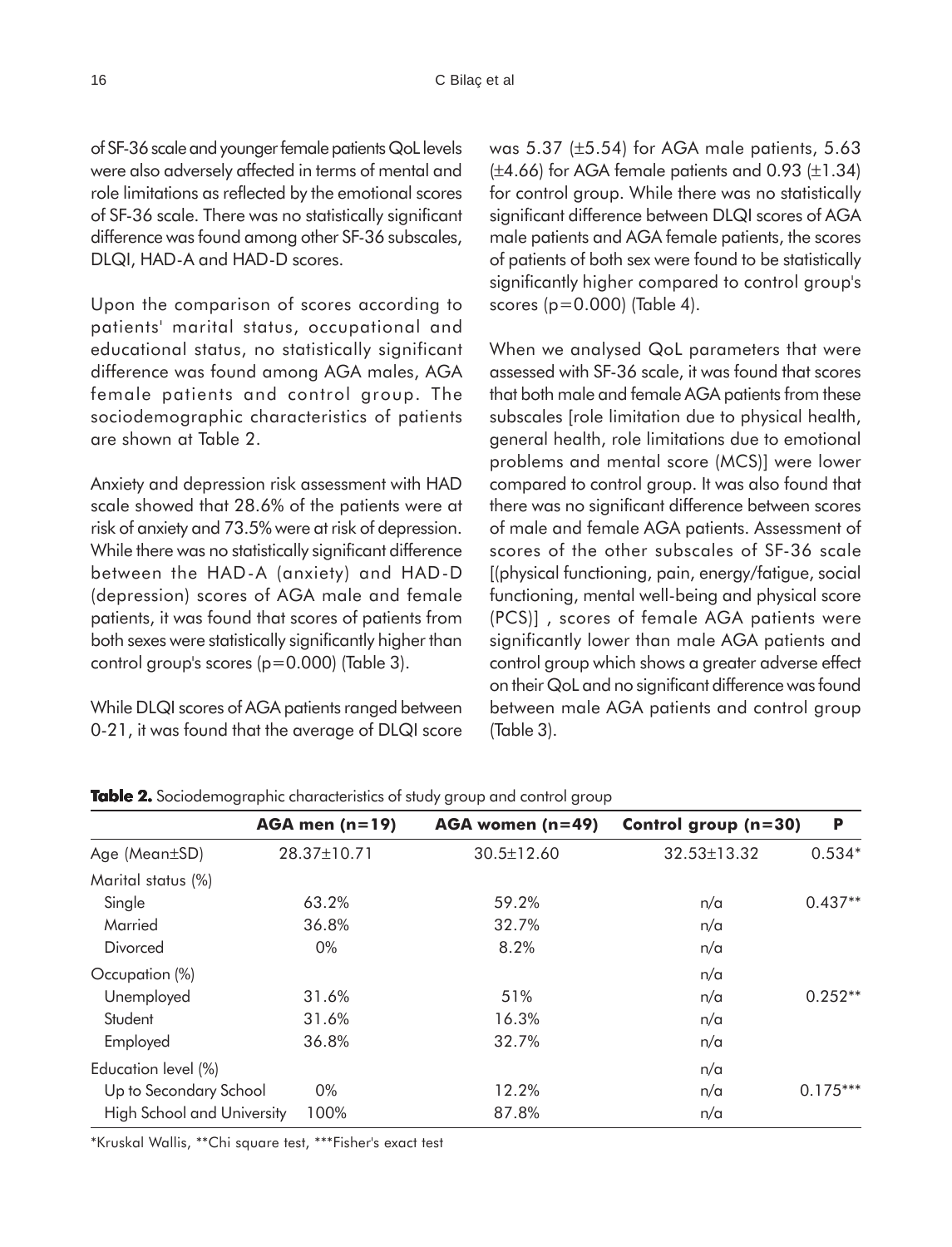DLQI, HAD-A and HAD-D scores of male AGA patients were found to have higher when compared to control group which indicates low QoL and risk increase in terms of anxiety and depression. Analysis of quality of life parameters according to SF-36 such as general health, role limitations due to emotional problems and MCS showed that while there was no significant difference between mild AGA patients and moderate and severe AGA patients, it was found that the quality of life of these groups were impaired compared to control group (Table 4).

In female AGA patients, the DLQI, and HAD-D scores were found to be higher than the control group, which indicates low QoL and increased risk of depression. Mild and moderate/severe AGA patients' HAD-A scores were higher than the control group. However, in mild AGA patients, HAD-A

|             | AGA male <sup><math>a</math></sup> (n=19) | AGA female $b$ (n=49) | Control group <sup>c</sup> (n=30) | P value*                |
|-------------|-------------------------------------------|-----------------------|-----------------------------------|-------------------------|
|             | meantsd                                   | mean±sd               | meantsd                           |                         |
| <b>DLQI</b> | $5.37 \pm 5.54$                           | $5.63{\pm}4.66$       | $0.93 \pm 1.34$                   | $0.000*$                |
|             |                                           |                       |                                   | $a = b > c$             |
| HAD-A       | 7.68±5.28                                 | 8.69±3.35             | $5.43 \pm 3.10$                   | $0.000*$                |
|             |                                           |                       |                                   | $a = b > c$             |
| HAD-D       | 7.26±5.48                                 | 7.78±3.85             | $3.10 \pm 2.93$                   | $0.000*$                |
|             |                                           |                       |                                   | $a = b > c$             |
| SF-36       |                                           |                       |                                   |                         |
| PF          | 91.58±15.10                               | 83.37±17.00           | 91.67±12.48                       | $0.009*$                |
|             |                                           |                       |                                   | $b < a = c$             |
| RP          | 72.37±31.06                               | 71.43±31.46           | 93.33±17.29                       | $0.001*$                |
|             |                                           |                       |                                   | $a = b < c$             |
| <b>BP</b>   | 73.47±28.39                               | 65.86±23.23           | 86.73±21.77                       | $0.002*$                |
| GH          |                                           | 54.37±17.62           | 75.53±16.78                       | $b < a = c$<br>$0.000*$ |
|             | 56.16±21.21                               |                       |                                   | $a = b < c$             |
| EF          | 59.21±23.94                               | 54.39±15.33           | 69.50±13.79                       | $0,001*$                |
|             |                                           |                       |                                   | $b < a = c$             |
| SF          | 74.34±25.51                               | 69.69±23.23           | 87.42±14.32                       | $0.001*$                |
|             |                                           |                       |                                   | $b < a = c$             |
| <b>RE</b>   | 59.64±39.42                               | 65.31±33.31           | 85.55±31.18                       | $0.006*$                |
|             |                                           |                       |                                   | $a = b < c$             |
| EW          | 60.42±20.65                               | 54.94±14.74           | 71.60±16.15                       | $0.000*$                |
|             |                                           |                       |                                   | $b < a = c$             |
| <b>PCS</b>  | 51.15±7.86                                | 48.56±6.87            | 54.64±5.54                        | $0.001*$                |
|             |                                           |                       |                                   | $b < a = c$             |
| <b>MCS</b>  | 41.77±11.60                               | 41.17±9.05            | 49.53±9.35                        | $0.001*$                |
|             |                                           |                       |                                   | $a = b < c$             |

**Table 3.** Quality of life (DLQI, SF-36) and anxiety & depression (HAD-A, HAD-D) scores of male AGA, female AGA patients and control group

\*Kruskal Wallis Test for three groups comparisons; Mann Whitney U test with Bonferronni correction for pairwise comparisons. Physical functioning (PF), role limitations due to physical health (RP), bodily pain (BP), general health (GH), energy/fatigue (EF), social functioning (SF), role limitations due to emotional problems (RE), emotional well-being (EW), Physical Component Summary (PCS), Mental Component Summary (MCS)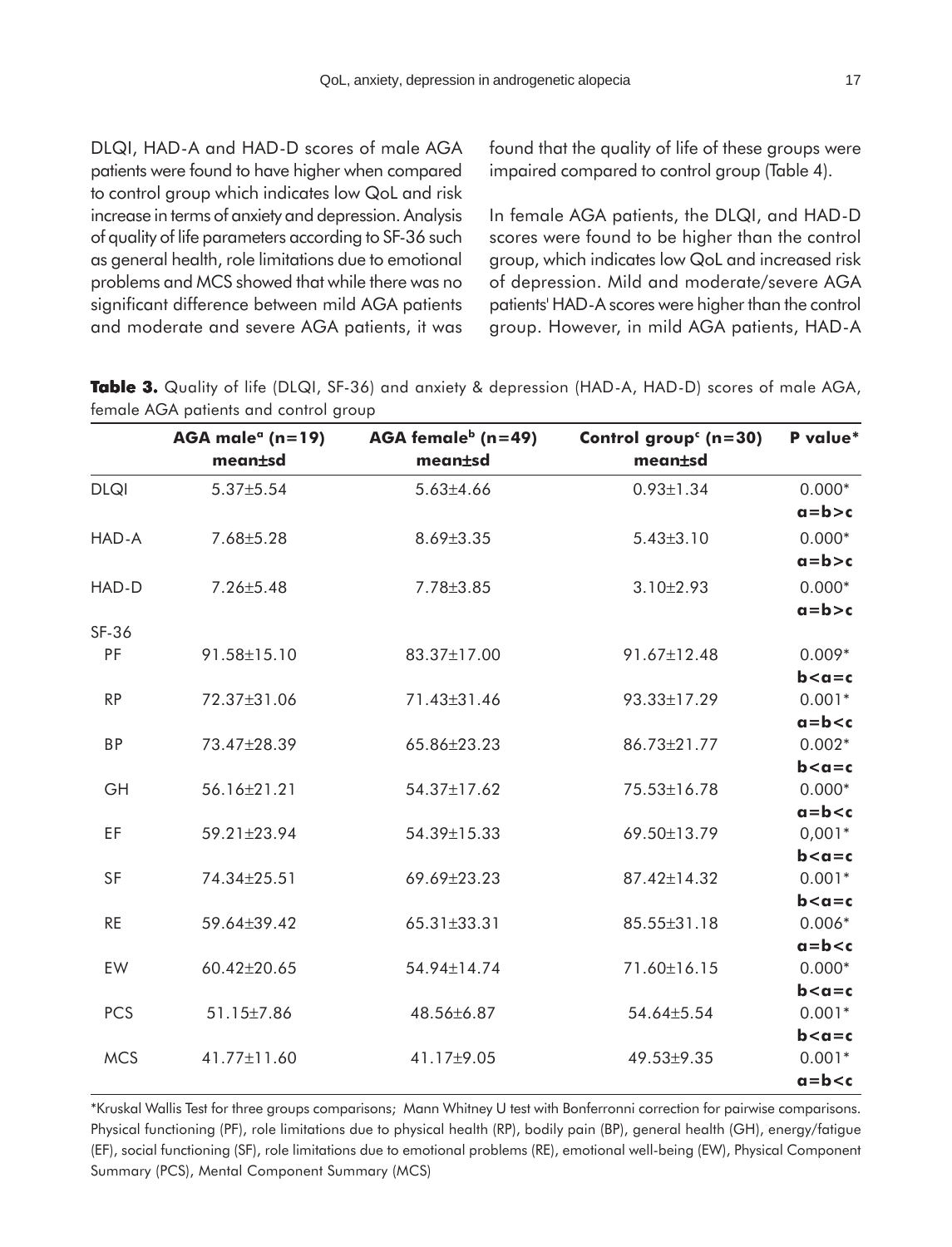scores were significantly higher than control group. On analysis of QoL parameters according to SF-36 such as general health, energy/fatigue, social functioning and pain, while there was no significant difference between mild AGA patients and moderate/severe AGA patients, it was found that the QoL of these groups were impaired compared to control group (p<0.05). It was found that QoL scores of moderate/severe AGA patients were statistically significantly lower than control group. Upon the analysis of MCS scores, it was found that scores of mild AGA patient group were statistically significantly lower compared to control group (Table 5).

## **Discussion**

AGA is a common form of hair loss that starts at any age after adolescence among genetically susceptible male and female individuals. It is a characteristic that is benign but alterations in appearance can have a significant adverse effect, both psychologically and socially on the QoL of an individual.27 Also, their social life and relationship with opposite sex are affected negatively.<sup>28</sup>

According to a study of Sawant et al, analysis of QoL levels of male AGA patients by HAIRDEX scale, showed that in younger patients (15-25 years old), there was a negative emotional impact while older patients were mostly affected in terms of stigmatisation, functioning, self-confidence.<sup>29</sup> According Wells et al, in young male AGA patients (15-25 years old), as they are more conscious of their appearance, AGA resulted in low self-esteem and feelings of being unattractive.<sup>30</sup> It can be said looking at the difference between the findings of these two studies that it may be due to changing

**Table 4.** The relationship of alopecia severity with quality of life, anxiety and depression among male AGA patients

|             | <b>Milda</b><br>(Grade I-II)<br>N:7 | Moderate/Severe <sup>b</sup><br>(Grade IIa-IV)/(Grade IVa-VII)<br>N:12 | Control group <sup>c</sup> | P           |
|-------------|-------------------------------------|------------------------------------------------------------------------|----------------------------|-------------|
| <b>DLQI</b> | 5.86 $(\pm 7.15)$                   | 5.08 $(\pm 4.70)$                                                      | 1.40 $(\pm 1.65)$          | 0.085       |
| HAD-A       | 8.71 $(\pm 7.59)$                   | 7.08 $(\pm 3.63)$                                                      | 3.50 $(\pm 2.75)$          | 0.070       |
| HAD-D       | 7.71 $(\pm 6.87)$                   | 7.00 $(\pm 4.81)$                                                      | 3.00 $(\pm 3.74)$          | 0.066       |
| SF-36       |                                     |                                                                        |                            |             |
| <b>PF</b>   | 87.86 (±20.18)                      | $93.75 \ (\pm 11.70)$                                                  | 94.00 (±10.49)             | 0.857       |
| <b>RP</b>   | 75.00 (±38.19)                      | 70.83 (±27.87)                                                         | $90.00 \ (\pm 24.15)$      | 0.154       |
| <b>BP</b>   | 76.14 (±29.94)                      | 71.92 (±28.69)                                                         | 82.80 (±25.17)             | 0.436       |
| GH          | 53.29 (±28.59)                      | 57.83 (±16.79)                                                         | 83.30 $(\pm 14.65)$        | $0.006*$    |
|             |                                     |                                                                        |                            | $a = b < c$ |
| EF          | 52.14 (±28.70)                      | 63.33 $(\pm 20.93)$                                                    | 71.00 $(\pm 15.24)$        | 0.366       |
| SF          | 67.86 (±27.82)                      | 78.13 (±24.50)                                                         | 90.00 $(\pm 16.46)$        | 0.223       |
| <b>RE</b>   | 67.86 (±40.51)                      | 72.21 (±34.35)                                                         | 90.00 (±31.62)             | $0.015*$    |
|             |                                     |                                                                        |                            | $a = b < c$ |
| EW          | 38.10 (±20.25)                      | 64.00 (±20.89)                                                         | 73.20 (±17.59)             | 0.187       |
| <b>PCS</b>  | 52.67 (±10.62)                      | 50.26 $(\pm 6.10)$                                                     | 54.84 $(\pm 3.73)$         | 0.274       |
| <b>MCS</b>  | 35.90 (±11.44)                      | 45.20 (±10.68)                                                         | 50.94 (±10.81)             | $0.028*$    |
|             |                                     |                                                                        |                            | $a < b = c$ |

\*Kruskal Wallis Test for three groups comparisons; Mann Whitney U test with Bonferronni correction for pairwise comparisons. Physical functioning (PF), role limitations due to physical health (RP), bodily pain (BP), general health (GH), energy/fatigue (EF), social functioning (SF), role limitations due to emotional problems (RE), emotional well-being (EW), Physical Component Summary (PCS), Mental Component Summary (MCS)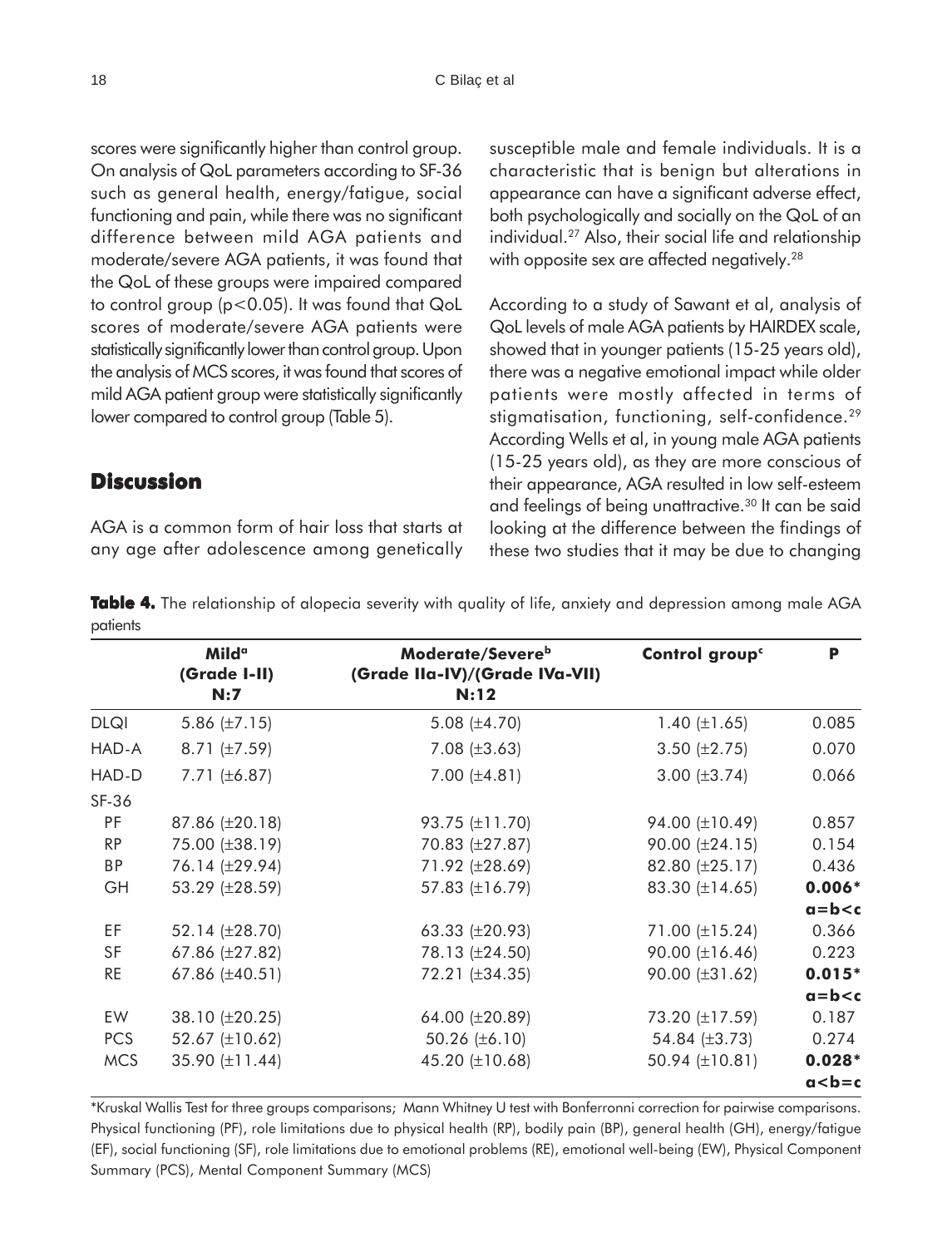attitudes towards baldness together with increased social acceptance.<sup>29</sup>

In our study, when we compared the QoL with anxiety and depression risks according to age among AGA patients, QoL levels of younger male patients is low due to emotional problems, emotional well-being and mental score subscales of SF-36 scale and the QoL levels of female patients were reduced due to emotional problems and mental score subscales of SF-36. However, there was no statistically significant difference between the subscales of SF-36, DLQI, HAD-A and HAD-D scores.

Studies have shown that female patients with hair loss due to AGA are more self-conscious, feel unattractive, leading to social withdrawal, emotional stress and sadness compared to healthy female individuals and male AGA patients.<sup>31,32</sup> A study of

**Table 5.** The relationship of alopecia severity with quality of life, anxiety and depression among female AGA patients

|                 | <b>Milda</b><br>(Grade I)<br>N:26 | Moderate/Severe <sup>b</sup><br>(Grade II-III)<br>N:23 | Control <sup>c</sup>             | P                                       |
|-----------------|-----------------------------------|--------------------------------------------------------|----------------------------------|-----------------------------------------|
| <b>DLQI</b>     | 6.08 $(\pm 4.90)$                 | 5.13 $(\pm 4.42)$                                      | $0.70 (\pm 1.13)$                | $0.000*$<br>$a = b > c$                 |
| HAD-A           | $9.54 \ (\pm 3.29)$               | 7.74 $(\pm 3.22)$                                      | 6.40 $(\pm 2.85)$                | $0.006*$<br>$a = b$ , $b = c$ , $a > c$ |
| HAD-D           | 8.38 $(\pm 4.15)$                 | 7.09 (±19.91)                                          | 3.15 $(\pm 2.54)$                | $0.000*$<br>$a = b > c$                 |
| SF-36           |                                   |                                                        |                                  |                                         |
| PF              | 87.69 (±12.82)                    | 78.48 (±19.91)                                         | 90.50 (±13.47)                   | $0.037*$<br>$a=b$ , $a=c$ , $b < c$     |
| <b>RP</b>       | 75.96 (±26.91)                    | 66.30 (±35.84)                                         | 95.00 (±13.08)                   | $0.002*$<br>$a=b$ , $a=c$ , $b < c$     |
| <b>BP</b>       | 67.00 (±24.17)                    | 64.57 (±22.59)                                         | 88.70 (±20.27)                   | $0.002*$<br>$a = b < c$                 |
| GH              | 53.50 (±19.43)                    | 55.35 (±15.70)                                         | 71.65 (±16.74)                   | $0.002*$<br>$a = b < c$                 |
| EF              | 52.12 (±16.20)                    | 56.96 (±14.20)                                         | 68.75 (±13.36)                   | $0.002*$<br>$a = b < c$                 |
| <b>SF</b>       | 68.37 (±19.92)                    | 71.20 (±21.13)                                         | 86.13 (±13.39)                   | $0.007*$<br>$a = b < c$                 |
| <b>RE</b><br>EW | 69.23 (±29.71)<br>50.92 (±15.54)  | 60.87 $(\pm 37.14)$<br>59.48 (±12.61)                  | 83.33 (±31.54)<br>70.80 (±15.79) | 0.062<br>$0.000*$                       |
| <b>PCS</b>      | 50.13 (±6.17)                     | 46.84 (±7.32)                                          | 54.55 (±6.34)                    | $a = b < c$<br>$0.004*$                 |
| <b>MCS</b>      | 39.60 (±8.87)                     | 42.95 $(\pm 9.11)$                                     | 48.82 (±8.76)                    | $a=b, a=c, b0.007*a = b, b = c, a < c$  |

\*Kruskal Wallis Test for three groups comparisons; Mann Whitney U test with Bonferronni correction for pairwise comparisons. Physical functioning (PF), role limitations due to physical health (RP), bodily pain (BP), general health (GH), energy/fatigue (EF), social functioning (SF), role limitations due to emotional problems (RE), emotional well-being (EW), Physical Component Summary (PCS), Mental Component Summary (MCS)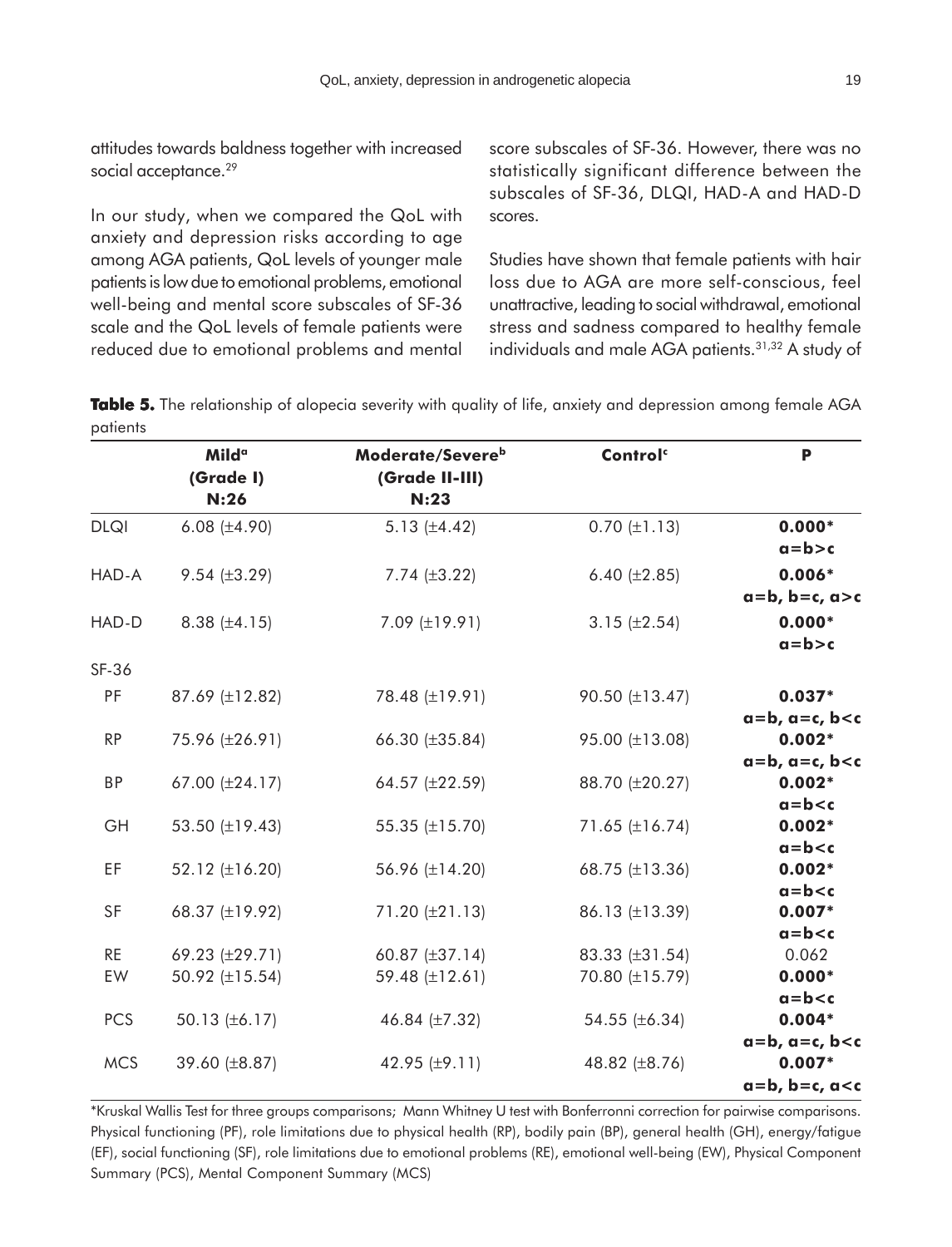females with AGA and diffuse alopecia by Schmidt found that AGA has a serious emotional impact on these patients.<sup>33</sup> In a study conducted by Ceren et al, in female AGA patients, the most affected domains were emotion, functioning, self-confidence and stigmatisation.34 In a study conducted in Netherland of 58 female AGA patients, there was a negative impact in 88% of patients leading to a decrease in self-esteem of 75% of patients, social difficulties for 50% and general maladaptation for one third of the patients.35 The same team found that female AGA patients seeking treatment are more likely to have social maladaptation and more psychological problems compared to male AGA patients.32

In our study, while no significant difference was found between DLQI, HAD-A and HAD-D scores of female and male AGA patients, QoL levels of female patients as analysed by SF-36 were significantly lower than male patients in terms of physical functioning, pain, energy/fatigue, social functioning, emotional well-being and PCS.

In the literature, there are few data on the relationship between clinical severity of hair loss due to AGA and psychosocial changes. It was reported that increase in the severity of hair loss was related with "decrease in self-esteem, depression, social introversion, neuroticism and less attractiveness feeling" in studies.30,36 Schmidt et al found that compared to slightly visible hair loss, visible hair loss has negative effect on function, emotion, self-confidence and stigmatisation scales of HAIRDEX. It was stated that although female AGA patients did not have clearly visible hair loss, they had deterioration in quality of life.<sup>37</sup>

In our study, in both male and female patients, the DLQI, HAD-A and HAD-D scores of mild states were higher than moderate and severe states although this result was not significant. The reason why mild AGA patients have lower QoL compared to moderate and severe AGA patients according to DLQI and have higher anxiety and depression risks is that hair loss might have more negative effects on patients' QoL and psychological well-being in the early stages. According to SF-36 scores, male patients with mild AGA had statistically lower mental scores than male patients with moderate and severe AGA.

In a study by Yamazaki et al,<sup>38</sup> the mean DLQI score of AGA patients at first visit was 5.74. In our study were comparable to that of Yamazaki: the mean of DLQI score of patients was 5.37  $(\pm 5.54)$  in male patients and 5.63 ( $\pm 4.66$ ) for female patients. Hirsso et al reported that female AGA patients obviously had statistically lower scores on physical functions, role limitations due to physical health and general health areas, indicating a poorer QoL.<sup>39</sup> In our study, both male and female AGA patients had worse QoL on role limitations due to physical problems, general health, emotional role and MCS compared to control group and female AGA patients had worse QoL on physical functions, pain, energy/fatigue, social functions, mental health and PCS compared to male AGA patients and control group.

Fischer et al found that the scores of androgenetic alopecia states were higher than diffuse alopecia states. In case of obvious hair loss, the symptom and stigmatisation scales were significantly higher. However, they recorded significantly high values on emotional scores of patients with no obvious hair loss. According to function scale, they found out that those with obvious hair loss were affected more than other groups. Considering all the patients, they found out that emotional scores were higher than other scores.28

Analysis of the relationship between duration of disease and scores, it was reported that no relationship was found between QoL scores and duration of disease except stigmatisation score.<sup>34</sup> On the contrary, there are studies showing that QoL is affected by AGA duration. Indeed, Williamson et al found that higher DLQI scores are more common with a longer duration of hair loss.<sup>3</sup> In a study by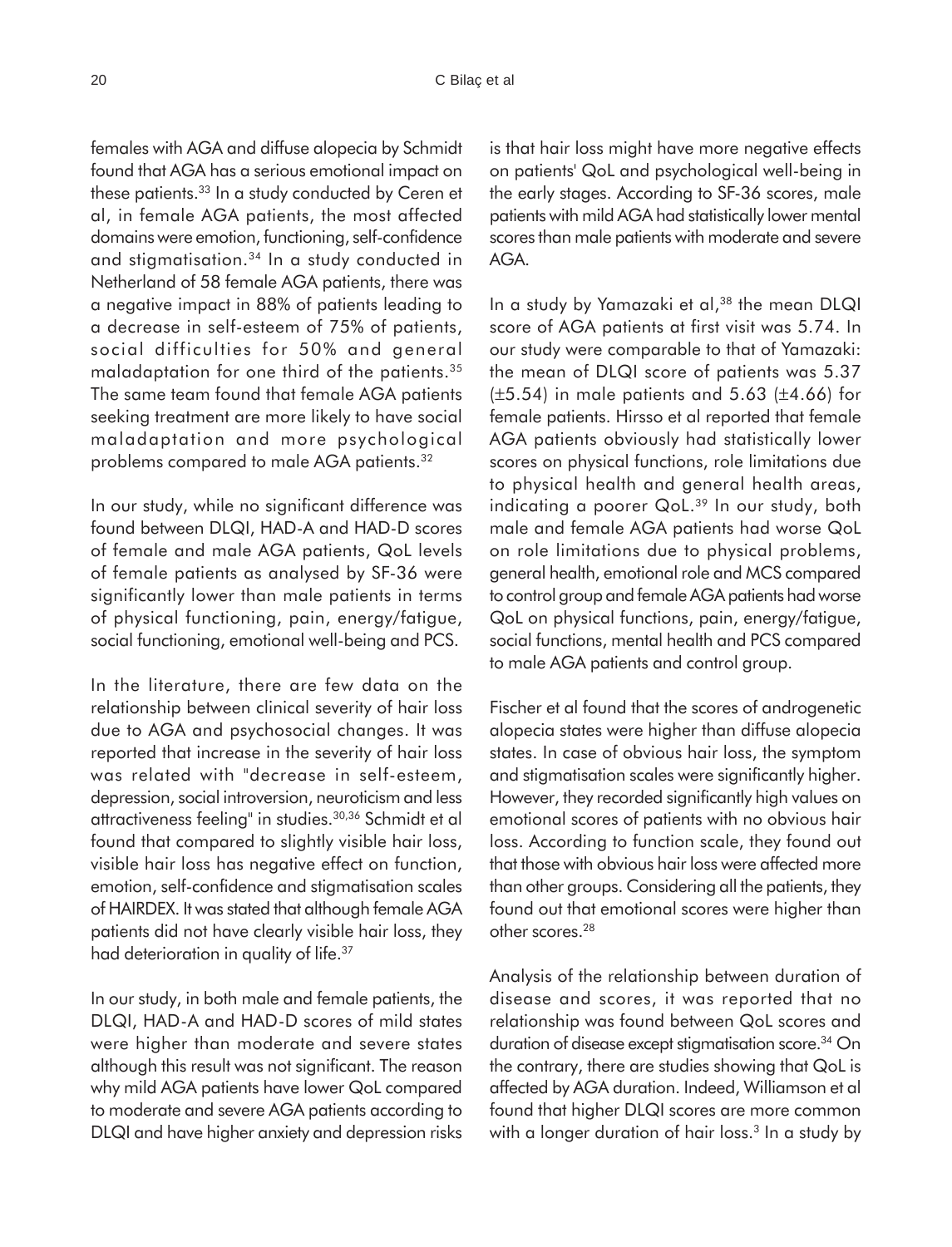Ceren et al, female patients, a higher selfconfidence score was more common in patients with a higher education level although the association was not statistically significant.<sup>34</sup> Ceren et al found that in the analysis of relationship between occupational group and QoL of patients, QoL of retired patient group was found to be less than other occupational groups.34 In our study, there was no relationship between the duration of disease, level of education, occupational group and QoL of patients and anxiety and depression risks.

In a study conducted by Yamazaki et al reported a statistically significant improvement in QoL and anxiety in 27 male AGA patients treated with finasteride (1 mg/day) for six months.38 In a study by Olsen et al, there was an obvious improvement in QoL of 393 male AGA patients treated with topical 5% minoxidil in terms of social life, the effect of hair loss on first impression at social relationships and work areas.40

## **Conclusion**

It is known that alopecia has many psychosocial complications such as depression, low self-esteem, self-image change and less frequent social engagement. Therefore, it is recommended that psychosocial effects of AGA and QoL issues should not be neglected during the treatment of alopecia patients.

## **References**

- 1. Domonkos AN. Pruritus, cutaneous neuroses and neurocutaneous dermatoses. In: Andrews Disease of the Skin, Vol. 28, Lippincott Williams & Wilkins, 6th edition, 2007;pp813-28.
- 2. Hunt N, McHale S. The psychological impact of alopecia. BMJ 2005;331:951-3.
- 3. Williamson D, Gonzalez M, Finlay AY. The effect of hair loss on quality of life. J Eur Acad Dermatol Venereol 2001;15:137-9.
- 4. Beard HO. Social and psychological implications of

alopecia areata. J Am Acad Dermatol 1986;14:697- 700.

- 5. Firooz A, Firoozabadi MR, Ghazisaidi B, Dowlati Y. Concepts of patients with alopecia areata about their disease. BMC Dermatol 2005;5:1.
- 6. Poot F. Psychological consequences of chronic hair diseases. Rev Med Brux 2004;25:A286-8.
- 7. Prinsen CA, Lindeboom R, Sprangers MA, Legierse CM, de Korte J. Health-related quality of life assessment in dermatology: interpretation of Skindex-29 scores using patient-based anchors. J Invest Dermatol 2010;130: 1318-22.
- 8. Reid EE, Haley AC, Borovicka JH, Rademaker A, West DP, Colavincenzo M, et al. Clinical severity does not reliably predict quality of life in women with alopecia areata, telogen effluvium, or androgenic alopecia. J Am Acad Dermatol 2012;66:e97-102.
- 9. Thomas J. Androgenetic alopecia current status. Indian J Dermatol 2005;50:179-90.
- 10. Arca E, Açikgöz G, Taştan HB, Köse O, Kurumlu Z. An open, randomized, comparative study of oral finasteride and 5% topical minoxidil in male androgenetic alopecia. Dermatology 2004;209:117-25.
- 11. Girman CJ, Rhodes T, Lilly FR, Guo SS, Siervogel RM, Patrick DL, et al. Effects of self-perceived hair loss in a community sample of men. Dermatology 1998;197: 223-9.
- 12. Maffei C, Fossati A, Rinaldi F, Riva E. Personality disorders and psychopathologic symptoms in patients with androgenetic alopecia. Arch Dermatol 1994;130: 868-72.
- 13. Passchier J. Quality of life issues in male pattern hair loss. Dermatology 1998;197:217-8.
- 14. Rushton DH. Androgenetic alopecia in men: the scale of the problem and prospects for treatment. Int J Clin Pract 1999;53:50-3.
- 15. van der Donk J, Passchier J, Dutree-Meulenberg RO, Stolz E, Verhage F. Psychologic characteristics of men with alopecia androgenetica and their modification. Int J Dermatol 1991;30:22-8.
- 16. Ludwig E. Classification of the types of androgenetic alopecia (common baldness) occurring in the female sex. Br J Dermatol 1977;97:247-54.
- 17. Norwood OT. Male pattern baldness: Classification and incidence. South Med J 1975;68:1359-65.
- 18. Finlay AY, Khan GK. Dermatology Life Quality Index (DLQI): a simple practical measure for routine clinical use. Clin Exp Dermatol 1994;19:210-6.
- 19. Aghaei S, Sodaifi M, Jafari P, Mazharinia N, Finlay AY. DLQI scores in vitiligo: reliability and validity of the Persian version. BMC Dermatol 2004;4:8.
- 20. Öztürkcan S, Ermertcan AT, Eser E, Şahin MT. Cross validation of the Turkish version of dermatology life quality index. Int J Dermatol 2006;45:1300-7.
- 21. Ware JE, Sherbourne CD. The MOS 36-Item Short-Form Health Survey (SF-36). I. Conceptual framework and item selection. Med Care 1992;30:473-83.